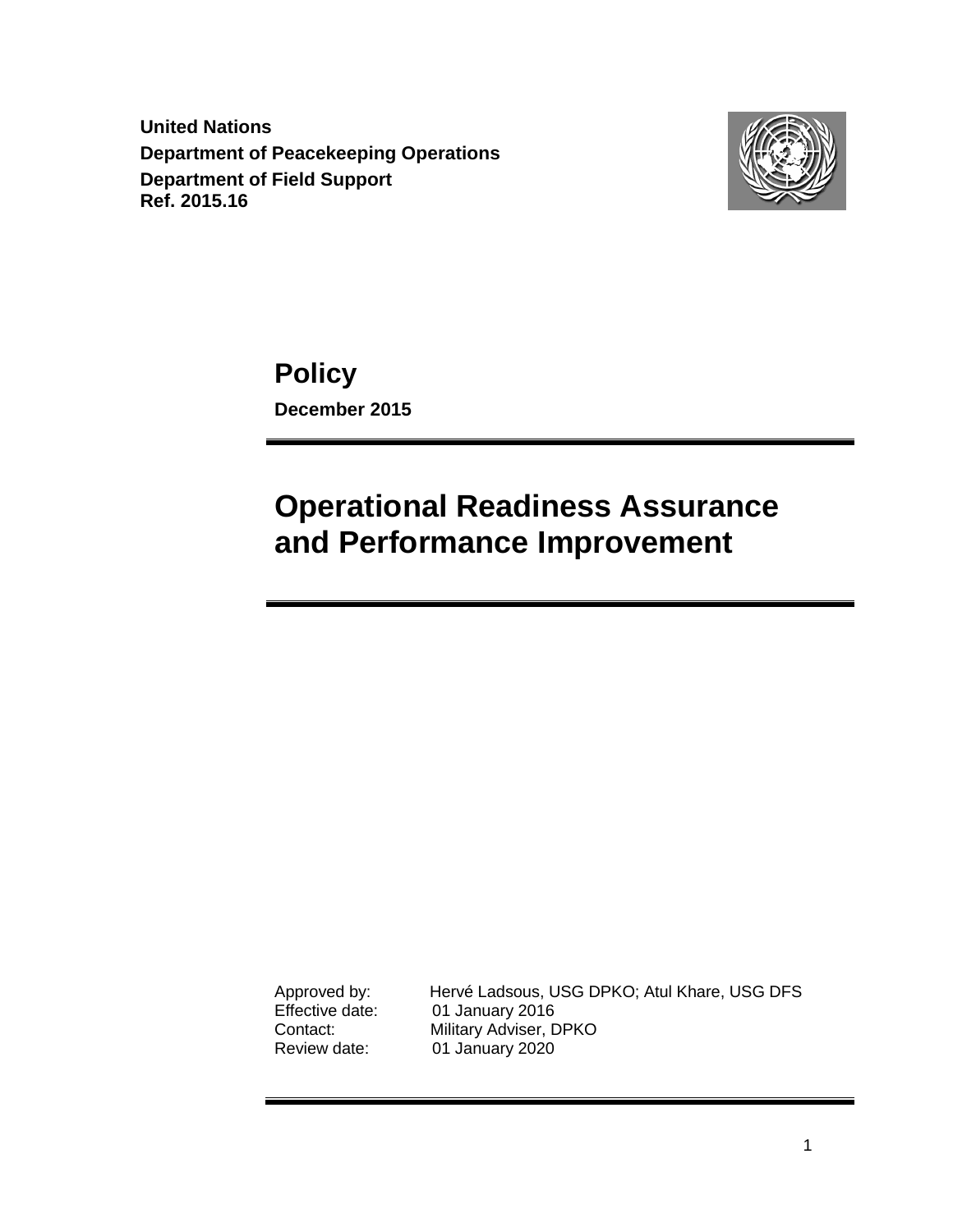### **DPKO/DFS Policy Document on Operational Readiness Assurance and Performance Improvement**

| <b>Contents:</b> |  | A. Purpose |
|------------------|--|------------|
|                  |  |            |

- **B. Scope**
- **C. Rationale**
- **D. Operational Readiness Assurance**
- **E. Roles and responsibilities**
- **F. Terms and Definitions**
- **G. References**
- **H. Monitoring and Compliance**
- **I. Contact**
- **J. History**

#### **ANNEXES**

- A. Shaping (MS/TCC/UNHQ/FHQ)
- B. Preparation (TCC/UNHQ/FHQ)
- C. Delivery (FHQ)
- D. Learning (TCC/UNHQ/FHQ)
- E. TCC Evaluation Document (TCC)

#### **A. PURPOSE**

- 1. These policies set institutional direction for strengthening the operational readiness of individual military units deployed in UN peacekeeping operations.
- 2. This policy provides major stakeholders, including UN Headquarters (UNHQ), Force Headquarters and Troop Contributing Countries (TCCs), a description of the tangible actions required to shape, prepare, deliver and gain lessons learned when deploying military units in peacekeeping operations. This document also clarifies the role of the stakeholders in the various phases of military unit deployment.

#### **B. SCOPE**

- 3. This policy applies to all military contributions involved in peacekeeping operations executed under the leadership of the Department of Peacekeeping Operations (DPKO) and Department of Field Support (DFS). These policies support the force generation, mandate implementation and operational readiness improvement processes. They provide decision makers, planners and trainers greater clarity on UNHQ expectations regarding the operational readiness of TCC military contributions.
- 4. The Operational Readiness Assurance policy contained herein takes into account all relevant DPKO and DFS policies, doctrine, standard operating procedures, command directives and capability development projects.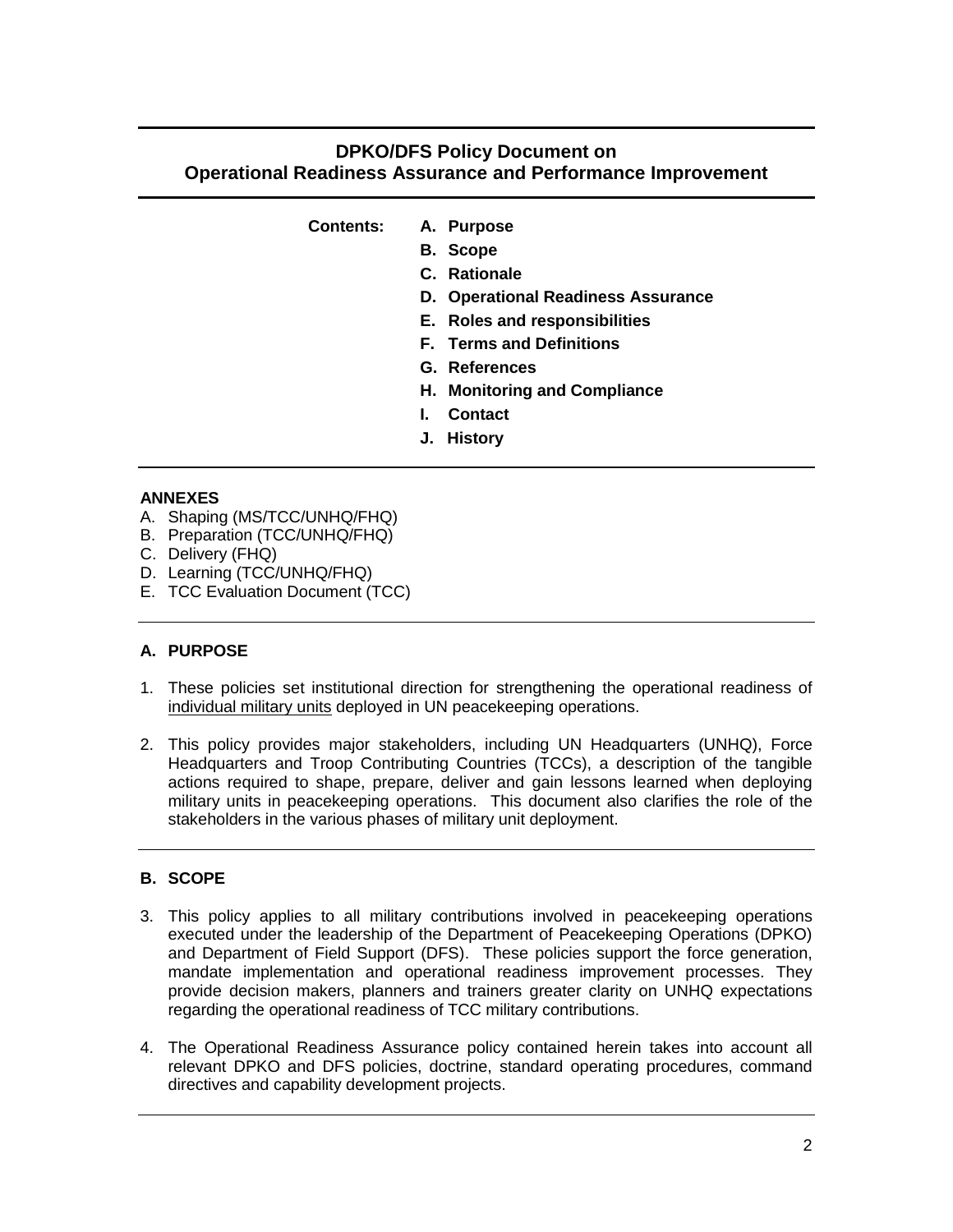#### **C. RATIONALE**

 $\overline{a}$ 

- 5. Military components in UN peacekeeping operations are increasingly operating in complex environments requiring improved preparation and performance to ensure effective delivery of mandated tasks. Improving military unit performance is a collective effort between TCCs, UNHQ, field missions and Force Headquarters. The coordination of this collective effort is done through the Operational Readiness Assurance policy presented in this document.
- 6. Military components are drawn from many Member States bringing a wide range of experiences and capabilities to UN missions. This diversity raises challenges to interoperability, operational coherence and performance, but also provides opportunities to leverage the strength of individual contributions.
- 7. To further strengthen individual military component contributions, the Secretariat has in place a framework to scale and appropriately compensate TCCs/PCCs for deploying contingents based on their level of operational readiness in accordance with published Statements of Unit Requirement, the Contingent-Owned Equipment (COE) Manual and UN Military Unit Manual -specified expectations and standards. Indeed, according to a Report of the Senior Advisory Group, compensation/reimbursement on a unit basis is directly connected to the "evaluation of contingent-owned equipment, and its impact on the ability of the unit to perform."<sup>1</sup>

#### **D. OPERATIONAL READINESS ASSURANCE**

8. The Operational Readiness Assurance policy is ultimately designed to improve the performance of deployed military units by ensuring a holistic approach by all stakeholders. Operational Readiness Assurance creates a Performance Improvement Cycle as depicted in Figure 1. Annexes A through D provide details on specific actions to be taken and those organizations supporting and being supported. The Performance Improvement Cycle is divided into four distinct phases: Shaping, Preparation, Delivery and Learning. Each phase contains clear procedures and measureable performance improvement criteria.



<sup>1</sup> *Report of the Senior Advisory Group established pursuant to General Assembly resolution 65/289 to consider rates of reimbursement to troop-contributing countries and other related issues,* A/C.5/67/L.33, 6 May 2013, paragraph 10.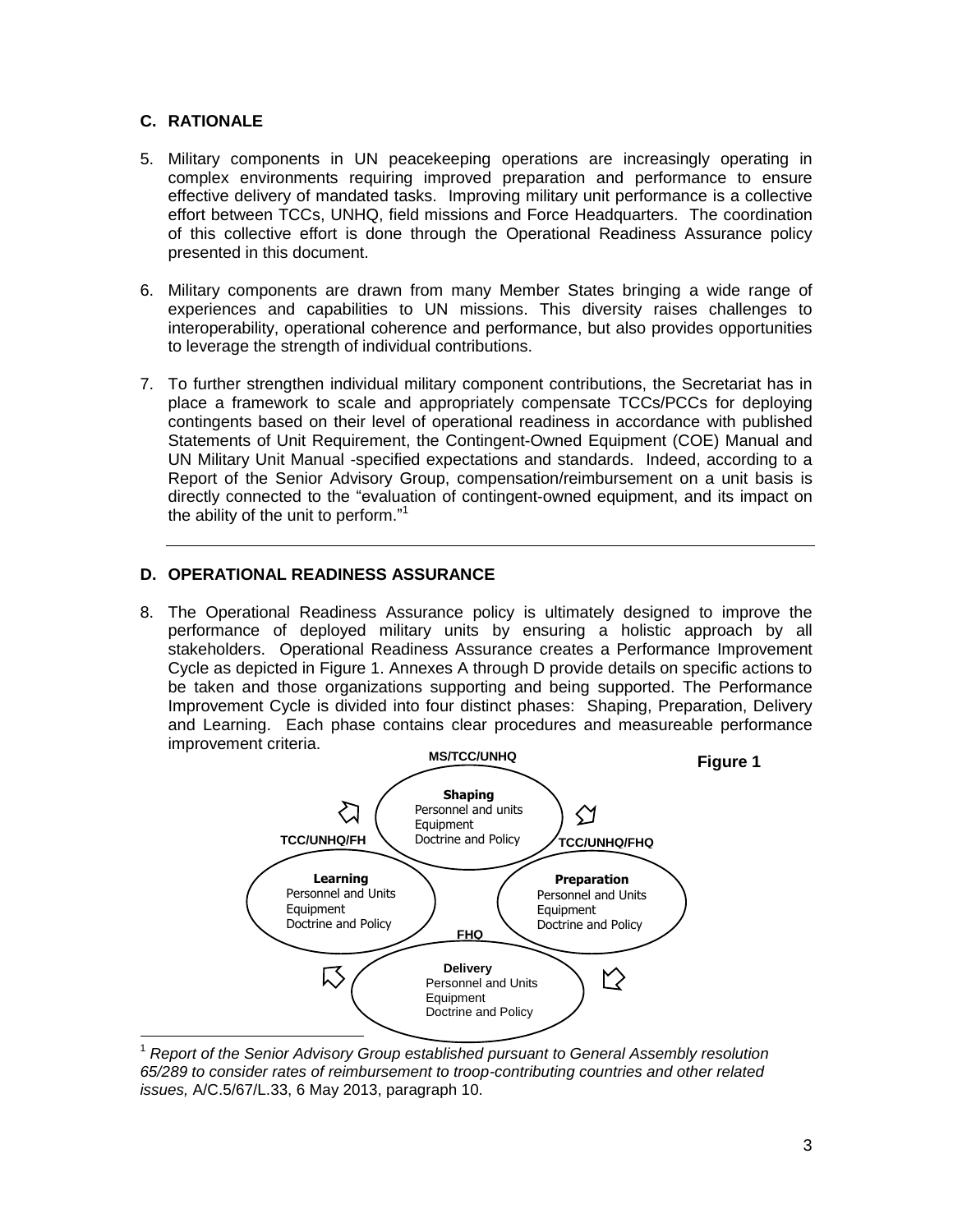#### **D.1 SHAPING**

- 9. This phase of the Performance Improvement Cycle typically begins well before any military unit is designated for UN peacekeeping operations. Shaping is conducted by Members States and involves in-depth training and preparation in all military unit aspects including personnel, equipment, doctrine and policy. This phase includes basic military skills foundation training (including the capability of operating in an asymmetric environment) upon which peacekeeping competencies can be added. The Shaping Phase is described below and depicted in Annex A.
- 10. **Personnel:** "Shaping" personnel (key military leaders, officers and troops) are a key dimension of the Performance Improvement Cycle. It implies preparing the mindset, knowledge, physical capability and skills of officers and military personnel intended for deployment in UN Peacekeeping Missions. As these "shaping" dimensions cannot be addressed at the last moment before deployment, ongoing processes, including vetting and screening of personnel primarily undertaken by Member States, can build on UNHQ standards and lessons learned from field missions. Four of these processes are critical:
	- Train, Populate and Sustain. It is important that Member States train, populate and sustain units proficient in basic soldier skills, at both individual and collective levels. From this pool of military forces, units can be identified and prepared for future UN training and education.
	- Educate and Train on UN Issues. Members States are expected to prepare their personnel, especially military leaders, to have the proper peacekeeping mindset and understanding before becoming involved in UN peacekeeping operations. To this end, Member State personnel must be educated in the applicable UN rules and regulations, including relevant international legal considerations, for UN operations. UNHQ will support the Member States by providing reference documents and guidance for individual and unit training and education on relevant peacekeeping topics. Additional support can be provided on a bi-lateral basis between consenting Member States.
	- Career Management. The increasingly complex and specialized nature of UN peacekeeping requires that military personnel are equipped with the necessary military and peacekeeping skills, knowledge and experience to match their rank, position and responsibilities. Individuals destined for senior position and/or multiple assignments with UN peacekeeping need to be career-managed to ensure they are capable of fulfilling the demands placed upon them. Member States are encouraged to conduct career-management of their personnel earmarked for UN positions, supported by UNHQ as needed.
	- Guidance, Policy and Doctrine**.** Guidance and reference documents highlight UN requirements in terms of personnel preparation for future peacekeeping operations. UN Military Unit Manuals (UNMUM), such as those on the UN Infantry Battalion, Aviation, Reconnaissance, Signals and other military specialties, provide general descriptions of the UN's military unit requirements. More crosscutting areas, e.g., Human Rights, Gender, Protection of Civilians, etc., should also be addressed. For further guidance see the link in Section G., Reference H (page 12).
- 11. **Equipment:** Member States should ensure that their personnel and units are adequately equipped with standard national equipment as well as specialized, UN peacekeeping-specific equipment. Member States have national procedures to plan, procure and field their standard national military equipment. When doing so, they are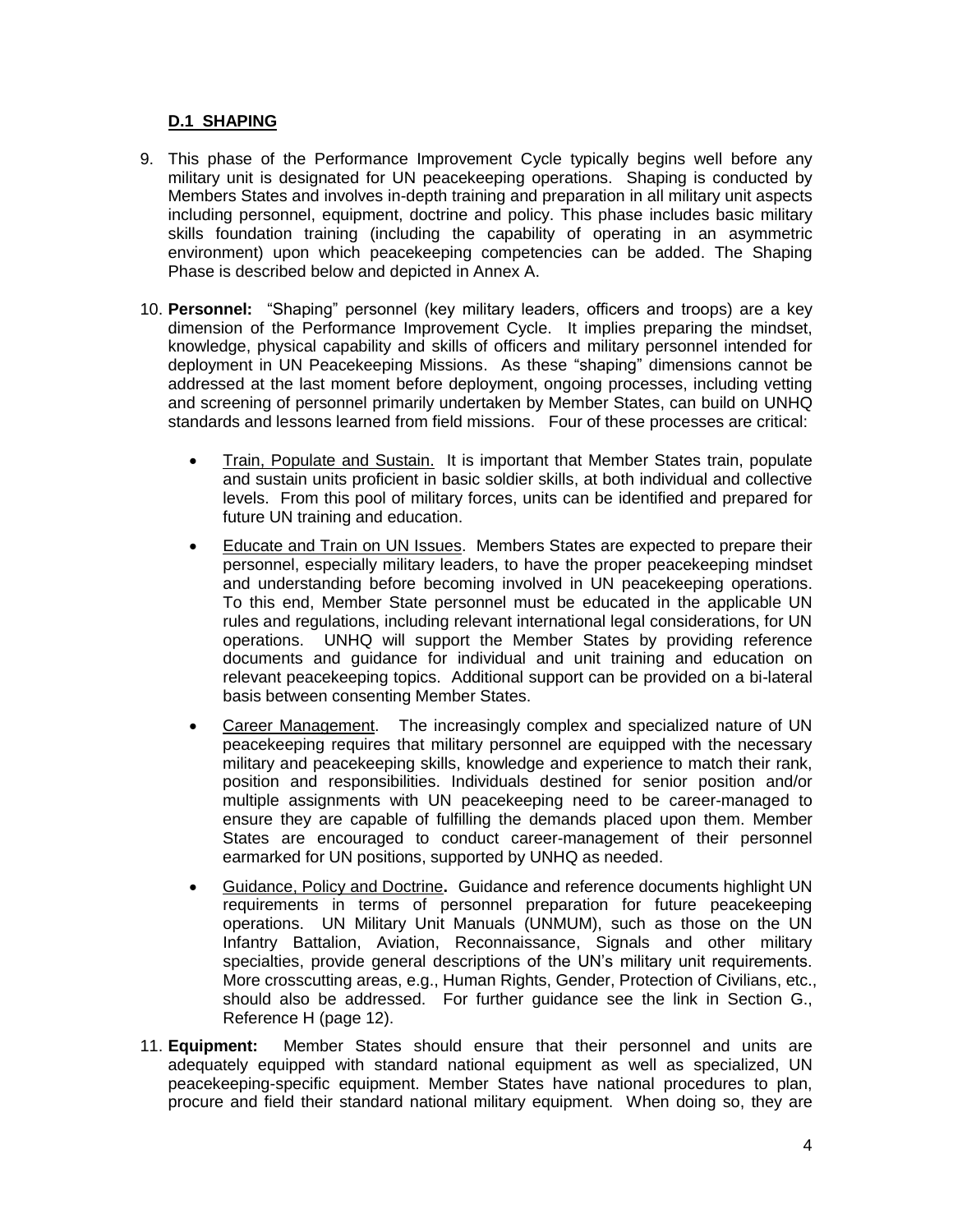encouraged to procure and field specialized equipment that is also suitable for future UN peacekeeping operations. Members States should consult the UN Military Unit Manuals and the Office of the Military Adviser (OMA), DPKO for further information on specialized military equipment needed by UN missions.

- 12. **Doctrine and Policy:** UNHQ and missions provide Member States with a number of reference documents. In the shaping phase, Members States should ensure that these documents are known and understood by all personnel designated for UN peacekeeping. If needed, DPKO/DFS stands ready to support Member States with specific training on these documents:
	- Global/universal documents:
		- a) UN Capstone Doctrine;
		- b) UN guidelines on cross-cutting issues (Protection of Civilians, Gender, Human Rights, Child Protection, Sexual Exploitation and Abuse, Conduct and Discipline, etc.);
		- c) SOP on Force Commander's Evaluation of Subordinate Military Entities in Peacekeeping Operations;
		- d) COE Manual;
		- e) UN core pre-deployment training.
	- Mission-specific documents (if the mission for deployment is identified):
		- a) Mission plans;
		- b) Concept of Operations (CONOPS);
		- c) Rules of Engagement (ROE);
		- d) Force Commander's Guidance;
		- e) Operations Order (OPORD).
	- Functional level documents:
		- a) Force Headquarters Handbook;
		- b) UN Infantry Battalion Manual;
		- c) Various UN Military Unit Manuals;
		- d) Mission-specific standards and skills.

### **D.2 PREPARATION**

 $\overline{a}$ 

13. This phase of the Performance Improvement Cycle usually takes place 3-6 months before deployment to a specific UN mission. TCCs, UNHQ and the Force Headquarters play important roles during this part of the process. Based on the foundation skills established during the Shaping Phase, peacekeeping competencies can be added, shifting the emphasis to UN standards and practices while maintaining and improving basic military skills. The preparation phase ensures that personnel, organizations/units and equipment are operationally ready to deploy. To assist TCCs in this phase of their certification process, DPKO/DFS conducts and sets up Assessment and Advisory Visits (AAVs), Reconnaissance Visits and Pre-deployment Visits in coordination with the TCCs.<sup>2</sup> The Preparation Phase is described below and depicted in Annex B.

<sup>2</sup> Current DPKO policy directives include *Contributing Country Reconnaissance Visits,*  Ref.2400/MIL/POL/0503, and *Pre-deployment Visits,* Ref.2400/MIL/POL/0502, both dated 5 October 2005.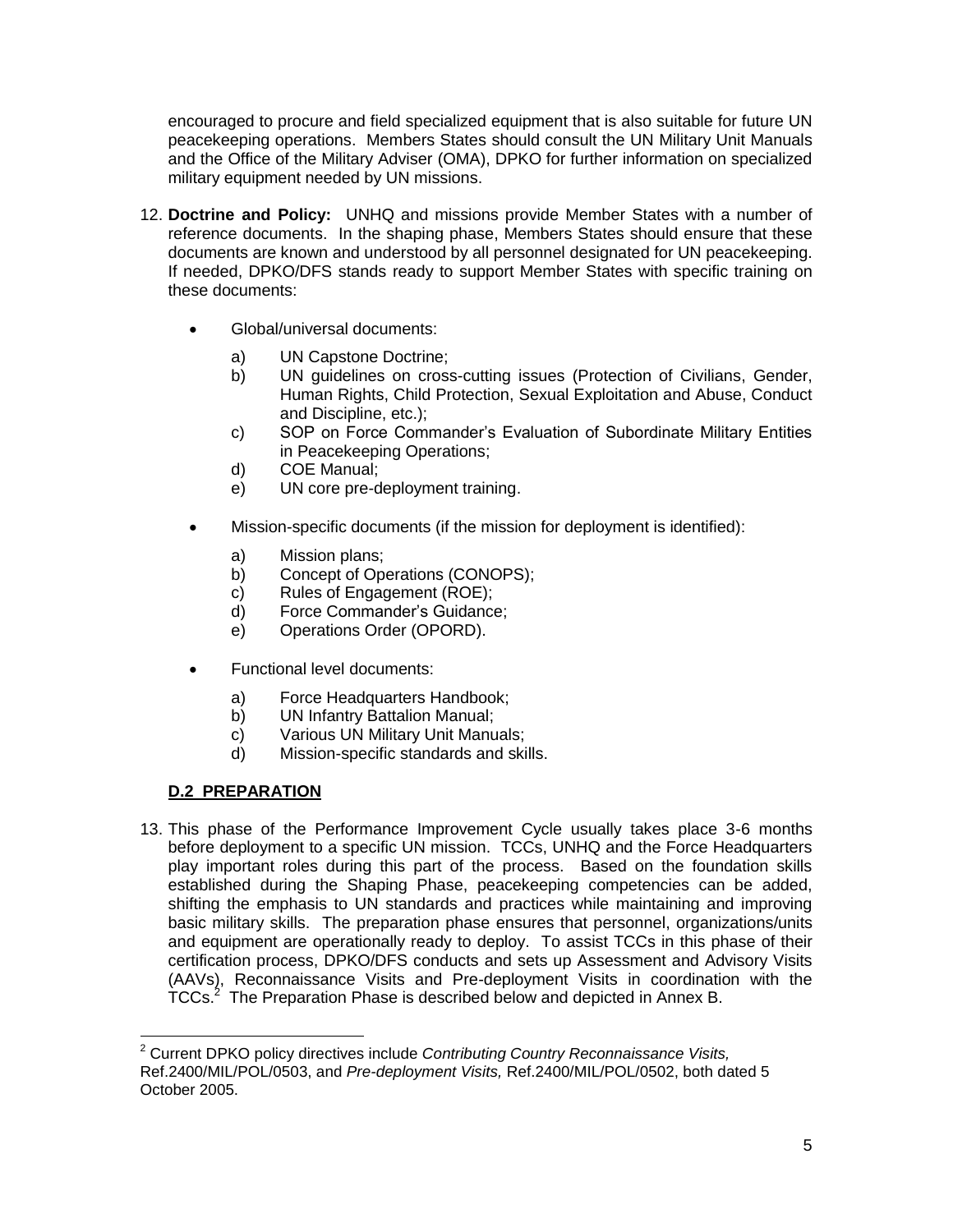- 14. **Personnel and Units:** It is essential that TCCs ensure that personnel and units are trained and competent for their intended UN role. If not conducted during the Shaping Phase, personnel screening procedures and certification of units must take place during the Preparation Phase. TCCs must also ensure that pre-deployment training for personnel and units on their way to UN missions is actually conducted and recorded in accordance with national and UN requirements. If TCC personnel and/or units are to be listed in the UN Peacekeeping Capability Readiness System (PCRS), it is important that skills achieved are also recorded in the UN data base. Three specific points are worth noting:
	- Develop and Train Basic and Specialized UN Skills: For all personnel and organizations/units preparing for UN deployment; it is a TCC responsibility to develop and conduct national training programs related to basic military and UN-required skills based on documents listed in paragraph 15.
	- Pre-Deployment Training: Based on the individual unit's training level, and supported by the Force Headquarters with the required mission-specific guidance (as coordinated with UNHQ), it is a TCC responsibility to plan and conduct pre-deployment training for individuals as well as units and organizations to ensure they are capable to execute mandated tasks in the mission area. Pre-deployment training is focused on mission-specific requirements and is based on programs developed by the Mission/Force Headquarters supported by the in-mission training centers (IMTCS), to include:
		- a) The overall political and security situation in the mission area;
		- b) Current (and future) role of the military component in the mission.
		- c) Additionally, UNHQ core Pre-Deployment Training Materials, and special training materials are provided as needed and requested by the TCCs.
	- Evaluation: TCCs are requested to formally evaluate their military contributions, including through successive rotations, and are encouraged to certify that personnel and units are operationally ready "in all respects" to deploy and implement mandated tasks. The evaluation can in some cases be supported by an Assessment and Advisory Team Visit from UNHQ consisting of representatives from DPKO/OMA, DFS, ITS and representation from Force Headquarters. The purpose of this evaluation is to:
		- a) Have all stakeholders including the TCC, UNHQ and Force Headquarters observe the level of unit preparation;
		- b) Foster confidence in and improve interoperability with other UN national contingents as described in the UN Military Unit Manuals and other UN supporting documents.
		- c) Assist the UN by demonstrating that TCCs are ensuring that their personnel and units are at the required level of operational readiness for mandated tasks.
- 15. **Equipment.** TCCs and UNHQ are responsible for ensuring that the required standard and mission-specific equipment, as specified in the Statement of Unit Requirement and COE Manual, are available and fielded to contingent personnel and organizations/units in a timely manner. This paragraph does not address specific equipment standards as they are already specified in the COE Manual and Statement of Unit Requirement.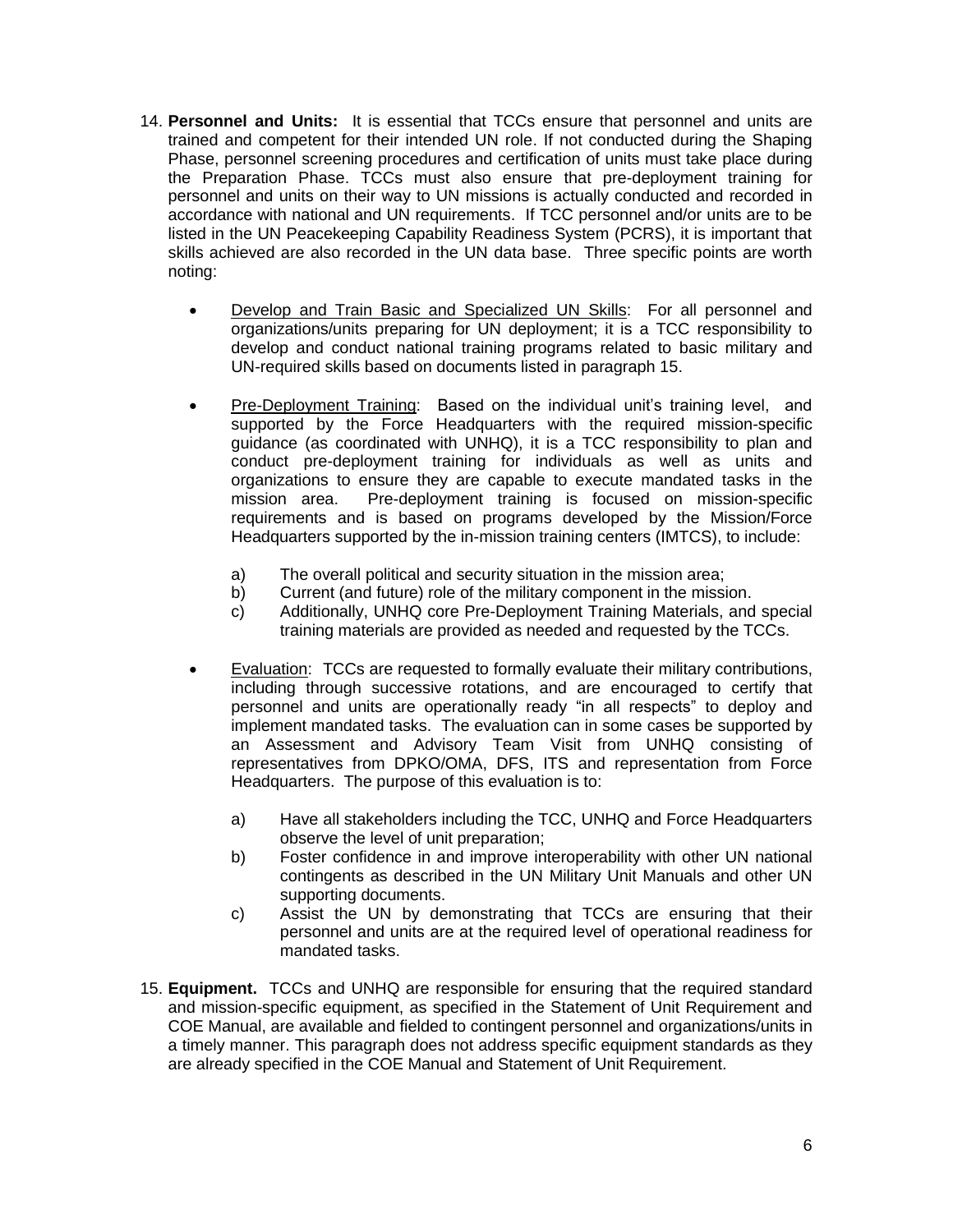- During the preparation phase, all personnel and organizations/units should be equipped with national standard equipment and mission-specific equipment in accordance with the Statement of Unit Requirement, Force Requirement, Letter of Assist and MOU, as applicable.
- For all equipment, TCCs are expected to have in place effective sustainment and maintenance procedures.
- All equipment should also be prepared for deployment. This preparation includes for instance painting in UN colors.
- The TCC, supported by UNHQ, will prepare and deploy equipment in accordance with applicable TCC-UN agreements and the Status of Forces Agreement with the host state.
- 16. **Doctrine and Policy:** Standards and doctrine must be current and relevant to the specific peacekeeping mission. Building on lessons learned, standards and doctrine must be regularly reviewed and updated by UNHQ in consultation with the Force Headquarters. For improving their preparation, TCCs can request mission-specific and function-specific documents such as:
	- Mission-specific documents provided by the UNHQ, e.g.:
		- a) Mission plans;
		- b) CONOPS;
		- c) ROE;
		- d) Force Requirements and Statement of Unit Requirement.
		- e) Core Pre-Deployment Training Materials and Special Training Materials (STM) from DPKO's Division for Policy, Evaluation and Training (DPET)/Integrated Training Service (ITS).
	- Mission-specific documents provided by the Force Commander via UNHQ, e.g.: a) OPORD;
		- b) Force Commander's guidance, directives and intent on Protection of Civilians, Gender, Human Rights, Sexual Exploitation and Abuse, etc.;
		- c) Force Commander's mission-specific training directive;
		- d) Mission-specific, scenario-based exercises and mission essential tasks;
		- e) Mission/Force SOPs;
		- f) Mission-specific training guidance.
	- At the functional level, UNHQ and mission handbooks, manuals and practical knowledge, e.g.:
		- a) FHQ handbook;
		- b) UN Infantry Battalion Manual;
		- c) Relevant UN Military Unit Manuals;
		- d) Mission-specific standards and skills.
		- e) Mission functional level SOPs/guidance on Protection of Civilians, Gender, Human Rights, Sexual Exploitation and Abuse, etc.
- 17. **Certification:** TCCs should evaluate their units/personnel for certification at least six weeks prior to deployment to allow sufficient time for any shortfalls to be remedied. The certification covers operational preparation and conduct and discipline: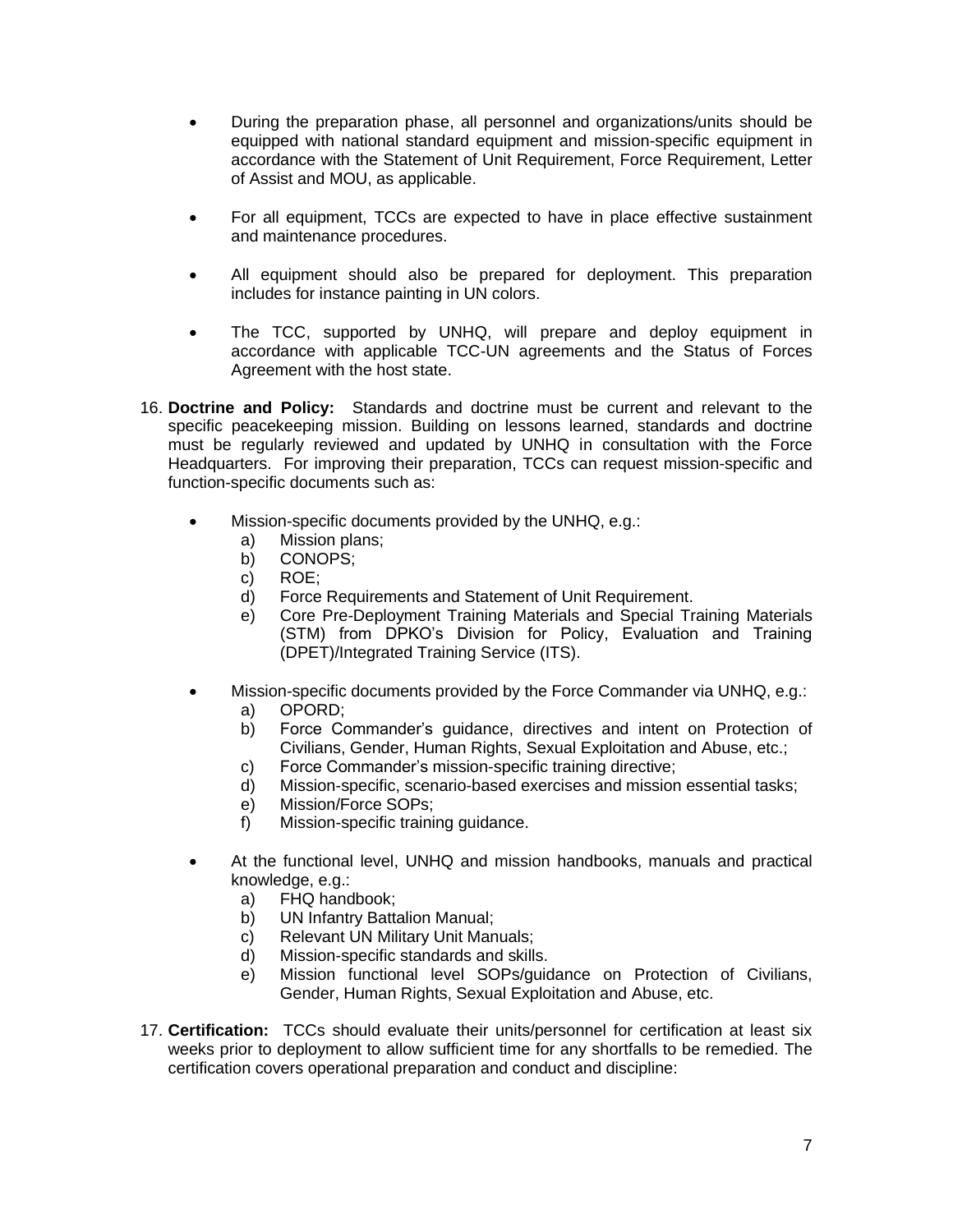- Operational Preparation: TCCs should certify that the unit has been:
	- a) Tactically organized in accordance with the UN Force Requirement/Statement of Unit Requirement.
	- b) Prepared to fulfil its tasks under the provisions of the Mission-specific Concept of Operations, Rules of Engagement and Operations Order.
	- c) Appropriately resourced/equipped for the execution of its assigned tasks.
	- d) Trained in accordance with the pre-deployment training to United Nations standards and specifications.
	- e) Prepared and tested through self-evaluation and field exercises.
	- f) Provided with the capability to operate based on peacekeeping tactics, techniques and procedures, to accomplish the UN Mission's objectives and mandate (see paragraph 16 above).
- Conduct and Discipline: Additionally, TCCs must certify that they have conducted screening for misconduct and further certify that:
	- a) None of the unit members of the have been involved in a criminal offence, including of sexual nature, or have been convicted of, or are currently under investigation or are prosecuted for any criminal offence, or any violation of international human rights law or international humanitarian law.
	- b) That the TCC is not aware of any allegation(s) against the members of the unit that they have been involved, by act or omission, in the commission of any acts that amount to violations of international human rights law or international humanitarian law.
	- c) No member of the deploying unit has been previously repatriated on disciplinary grounds or otherwise barred from participation in United Nations peacekeeping operations in connection with an act of serious misconduct, including sexual exploitation and abuse.
	- d) All deploying unit members have undergone the required pre-deployment training in conduct and discipline, including on sexual exploitation and abuse, which was delivered in accordance with United Nations standards.
	- e) In cases where, during screening of personnel conducted by the United Nations, it is revealed that one or more deploying unit members are ineligible for participating in United Nations peacekeeping missions on the grounds of any of the elements outlined in the bullets immediately above, the TCC will bear the full cost of repatriation for such individuals.
- The certification document (see the template at Annex E) should be signed by an official TCC representative prior to deployment. TCCs should forward the signed certification through their Permanent Mission to UNHQ, DPKO/OMA, prior to actual deployment. UNHQ will forward the certification document to the UN mission's Force Commander. The TCC's contingent/unit commander should provide a copy of the certification document to the Force Commander upon arrival in the Mission area. Should the TCC unit/personnel face challenges in meeting UN-expected standards while in the mission, the UN will engage with the TCC to overcome the performance shortfall. This could involve training, mentoring and can, in some cases, include an early rotation of the unit/personnel.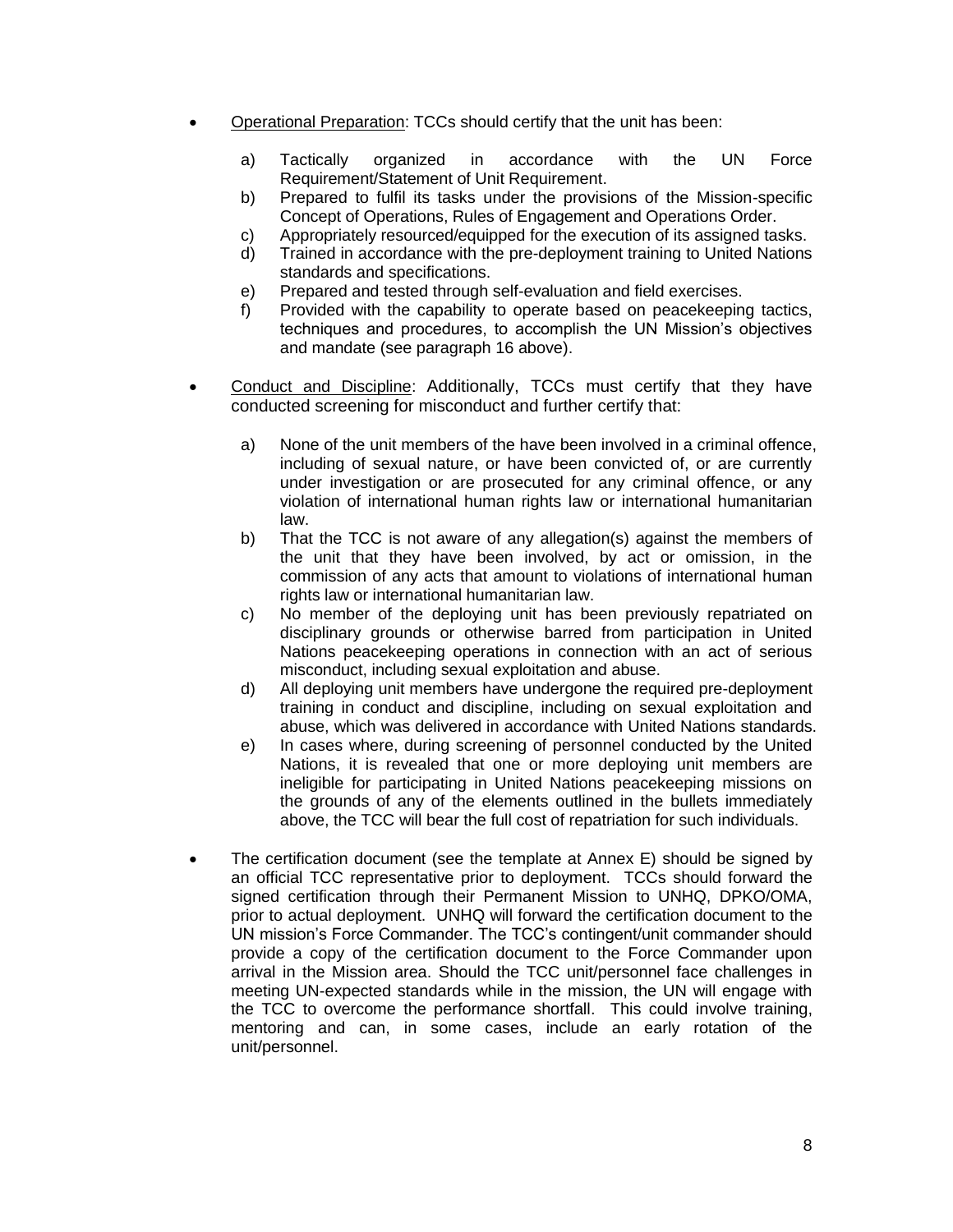#### **D.3 DELIVERY**

- 18. This phase of the Performance Improvement Cycle relates to the delivery of mandated tasks in mission areas. In this phase, Force Commanders have the main responsibility in terms of operational readiness. This section provides further information on the linkages between TCCs and the Force Commander. More details can be found at Annex C.
- 19. **Personnel and Organizations/Units**. When arriving in the mission area, it is important that personnel and units receive mission-specific, in-mission training based on programs developed by the Mission/Force Headquarters supported by the in-mission training centers (IMTCS). This training should include three categories:
	- Induction Training: Individual training on specialist roles and generic tasks are mandatory and should be conducted by the Force Headquarters immediately upon arrival in the mission area. Training programs should be agreed upon by the incoming entity and the training entity before deployment. Induction training should be for all levels including Force, Sector and subordinate units. Training and evaluation on matters such as conduct and discipline, Human Rights, gender awareness, POC must also be covered. If needed, induction training can be conducted outside the mission area.
	- Refresher Training: From completion of training during the preparation phase to some time after deployment in the mission area, skills may fade or need adjusting. The Force Commander may decide to develop a refresher training program to reinforce previous individual and collective training as needed.
	- "On-the-Job" Training: "On-the-job" and integrated training should be normal, ongoing activity taking place at all levels, especially during rotation between units or when the Missions situation and mandate are evolving.
- 20. **Equipment**: In general, TCCs are responsible for the performance of their equipment in accordance with the Force Requirements/Statement of Unit Requirement and TCC-UN agreements. Equipment must be operational and maintained in accordance with UN regulations stipulated in the COE manual.
- 21. **Doctrine and Policy**: Most of the doctrine and policy used during the preparation phase is still valid during the delivery phase. However, this phase involves more missionspecific doctrine, policy, orders and guidance. As such, the Force Headquarters:
	- Develops the mission-specific Fragmentary Orders, Concept of Operations and directs training of military contingents by providing specific, scenario-based exercises and essential mission training.
	- As required, the Force Commander will update the Training Directive.
	- Supports the TCC's Operational Advisory Visit and Pre-Deployment Visit.
	- Ensures that its various military units are trained on and thoroughly familiar with function-specific doctrine and guidance including the Force Headquarters Handbook, UNIBAM, UNMUM and SOPs.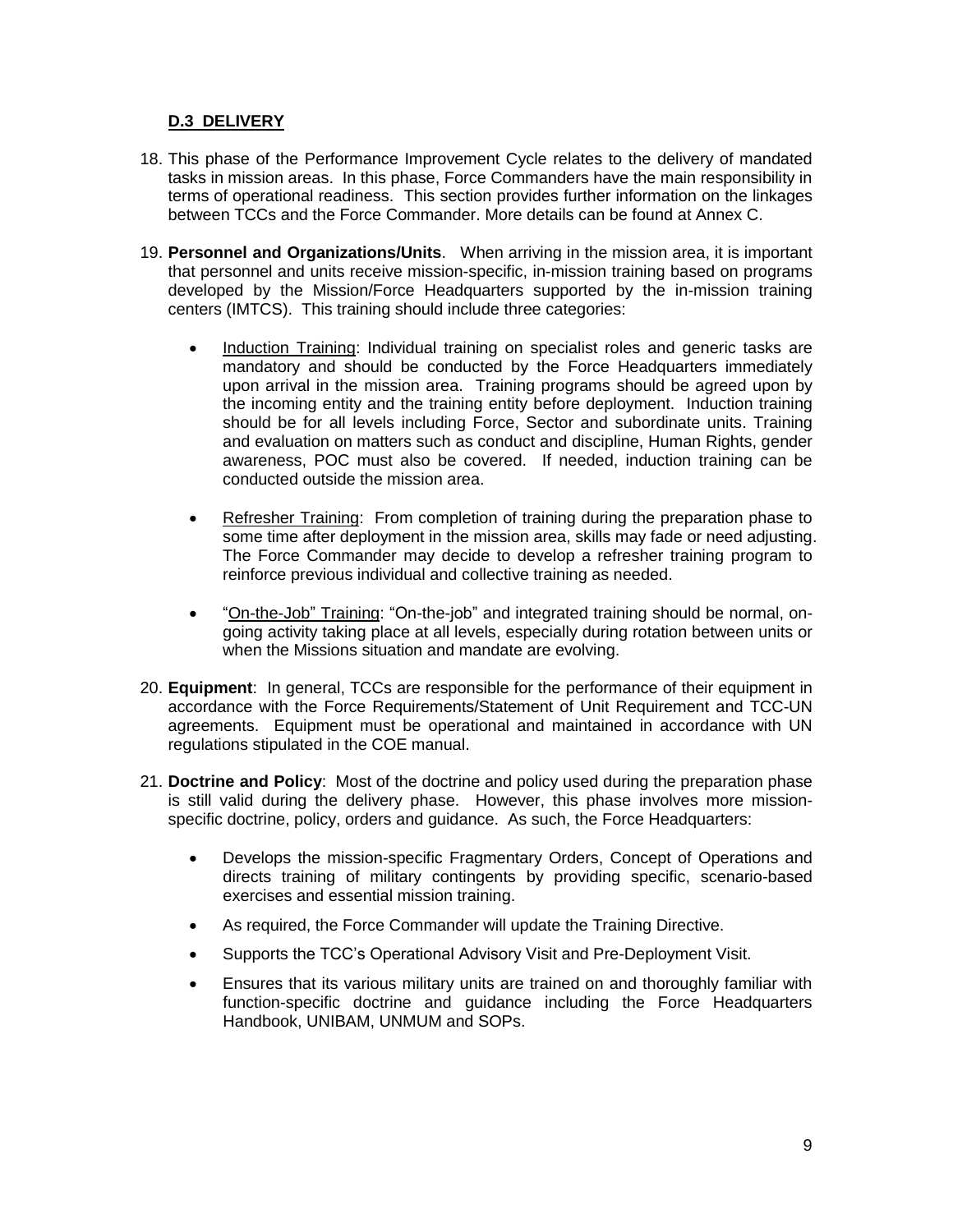#### 22. **Evaluation When Deployed in the Mission Area:**

- The Force Headquarters establishes an in-mission Operational Readiness Assurance program including an evaluation process. Included in the Operational Readiness Assurance evaluation program is the vetting of incoming units.
- Operational readiness at all levels is an ongoing process. As explained in the DPKO/OMA Standard Operating Procedure (SOP), *"Evaluation by Force Commanders of Subordinate Military Entities in Peacekeeping Operations,*" Force Commanders should carry out periodic operational readiness evaluations of all subordinate entities to ascertain gaps in operational needs and performance.
- Contingent Commanders are also expected to conduct their own operational readiness evaluations of their personnel and unit(s), reporting the details back to national authorities and informing Force Headquarters, as appropriate.
- Evaluation by UNHQ entities (including DPKO/DFS) are linked to different performance criteria such as COE MOU Management Review Board reports, COE verification inspections, etc. as governed by the COE Manual. $3$  The COE Manual calls for operational readiness inspections to be carried out regularly in accordance with the COE Manual and Guidelines for field verification.<sup>4</sup> The COE Manual also includes references to the roles and responsibilities of all relevant actors to include the contingents and representatives of the Head of Mission, Director or Chief of Mission Support and Force Commander.
- The COE verification process starts with inspection in the field and feeds into the MOU reimbursement process. The verification process is largely a joint effort in the field between Mission Support, the Force and the Contingent Commanders. At the Force Headquarters level, evaluations are linked to the SOP for *"Force Commander's Evaluation of Subordinate Military Entities in Peacekeeping Operations."* Other UNHQ-level inspections can include, but are not limited to:
	- a. COE Arrival Inspections

 $\overline{a}$ 

- b. COE Periodic Inspections
- c. COE Operational Readiness Inspections
- d. COE Repatriation Inspections
- *Operational* Readiness Assurance may require additional personnel and materiel resources that should be integrated into Force tasking, training, conduct of operations and After Action Reviews.

<sup>3</sup>Management Review inspections are governed by the *Manual on Policies and Procedures Concerning the Reimbursement and Control of Contingent-Owned Equipment of Troop/Police Contributors Participating in Peacekeeping Missions (COE Manual),* A/C.5/69/18, Chapter 10, paragraph 43, dated 20 January 2015.

<sup>4</sup>Procedures of the Management Review Board are governed by the *Guidelines for the Field Verification and Control of Contingent-Owned Equipment and Management of Memorandum of Understanding,* Annex A: Terms of Reference of the Mission COE and MOU Management Review Board, September 2015.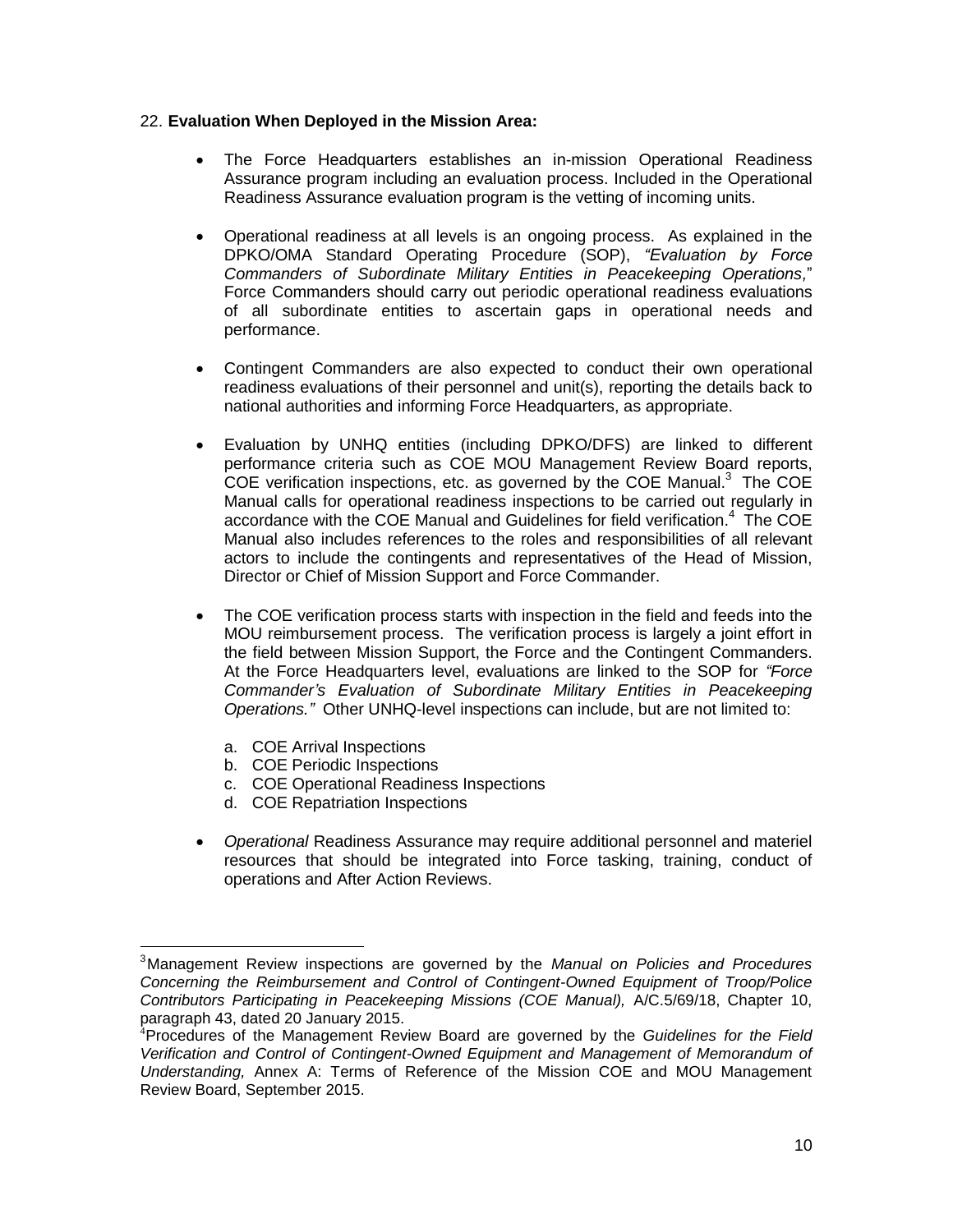#### **D.4 LEARNING**

 $\overline{a}$ 

- 23. This phase of the Performance Improvement Cycle relates to the learning process. It focuses on how lessons identified are used by the different stakeholders to enable improvement during the shaping, preparation and delivery phases. Utilizing existing DPKO/DFS lessons identified/lessons learned tools, the learning process should inform all domains related to personnel, units, organization, training, equipment, doctrine and policy. Details about the learning phase can be found at Annex D.
- 24. **Personnel and Organizations/Units:** It is essential that TCCs incorporate into their peacekeeping centers and national military training processes the key findings captured during the complete Performance Improvement Cycle. UNHQ and TCCs must ensure that UN pre-deployment and refresher training of individuals and units remains up-todate and aligned with the lessons identified. Two specific areas should be noted:
	- In compliance with relevant DPKO/OMA SOPs, UNHQ and Force Commanders must conduct evaluations of Force Headquarters and all subordinate entities<sup>5</sup>. These evaluations are a critical source of information for the learning phase.
	- Implementation of the key findings, forwarded by UNHQ to the TCCs via their Permanent Missions, is a collective responsibility. UNHQ and the Force Headquarters should ensure that training materials identified for the preparation and delivery phases are updated. TCCs should reflect the updated requirements in their national training programs to better shape and prepare personnel and unit capabilities.
	- Force Headquarters must ensure that they have a robust and efficient Lessons Learned process operating within the Force.
- 25. **Equipment.** TCCs and UNHQ are responsible for ensuring that the required standard national and mission-specific equipment are available and updated in a timely manner to remain fit for purpose.
	- During the learning phase, national standard equipment and mission-specific equipment should be reviewed to consider their relevance for current and future peacekeeping operations.
	- For all equipment, TCCs are required to adjust their sustainment plans to reflect the latest requirements.
	- UNHQ should also adjust Force Requirements/Statement of Unit Requirement and other TCC and UN agreements to reflect current and anticipated requirement.
- 26. **Doctrine and Policy:** Documents and standards should be scrutinized against the results of different evaluations. Standards and doctrine must be current and reflect contemporary peacekeeping requirements. Building on lessons learned, UNHQ must regularly review and update standards and doctrine in consultation with Force

<sup>5</sup> DPKO/OMA's SOP on *"Force Commander's Evaluations of Subordinate Military Entities in Peacekeeping Operations."*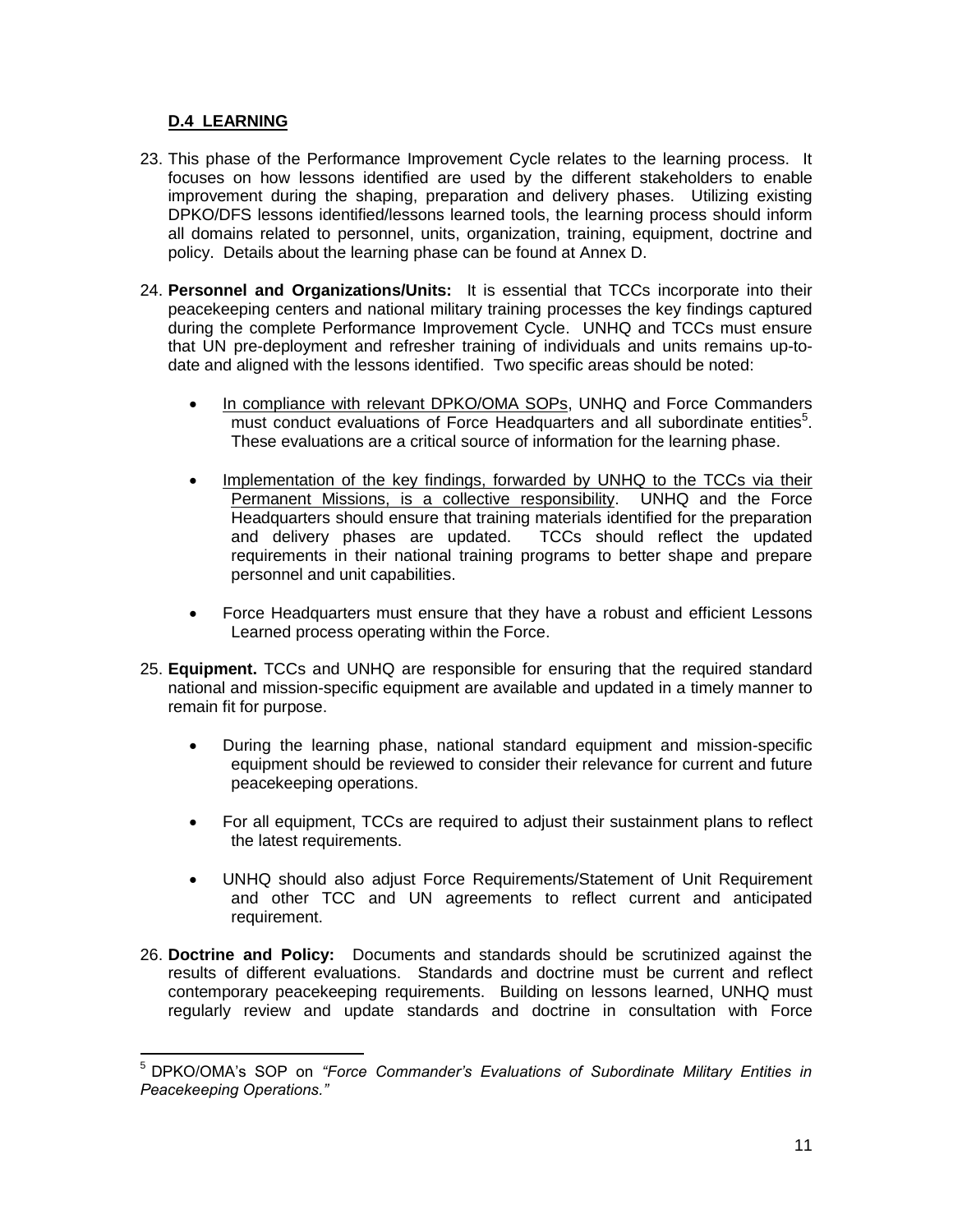Headquarters in the learning phase. Updates may affect the following fundamental documents:

- Mission-specific documents provided by the UNHQ:
	- a) Mission plans;
	- b) CONOPS;
	- c) ROE;
	- d) Force Requirements and Statements of Unit Requirement;
	- e) Core Pre-deployment Training Materials and Special Training Materials (STM) from DPET/ITS.
- Mission-specific documents provided by Force Commander:
	- a) OPORD;
	- b) Force Commander's guidance, directives and intent on Protection of Civilians, Gender, Human Rights, Sexual Exploitation and Abuse, etc.;
	- c) Force Commander's mission-specific training directive;
	- d) Mission-specific scenario-based exercises and mission essential tasks;
	- e) Mission/Force SOPs.
	- f) Mission-specific training guidance.
- At the functional level, UNHQ and missions provide the following handbooks, manuals and practical knowledge:
	- a) Force Headquarters Handbook;
	- b) UN Infantry Battalion Manual;
	- c) Relevant UN Military Unit Manuals;
	- d) Mission-specific standards and skills.

#### **E. ROLES AND RESPONSIBILITIES**

26. Roles and responsibilities between the different entities involved in the four steps of the Performance Improvement Cycle are described in Annexes A – D.

#### **F. TERMS AND DEFINITIONS**

**Evaluation**: The structured process of examining activities, capabilities and performance against defined standards or criteria.

#### **Force/Sector Headquarters Training Branch in UN field missions**: U7

**Military Contribution**: Any given military individual or formed military contingent provided or identified for contribution to a peacekeeping operation with the UN.

**Operational Readiness Assurance**: A structured process of critical examination to verify that a military contribution is mission capable in order to assure the UN and Troop Contributing Countries that the contribution is at the agreed level of readiness.

**Performance:** Performance of a military contribution is often measured by the favorable perception of success in conducting and delivering mandated tasks, as determined by the Security Council, UN Secretariat, Troop Contributing Countries and Members States, Host Nation (host government and population) and other UN Mission stakeholders.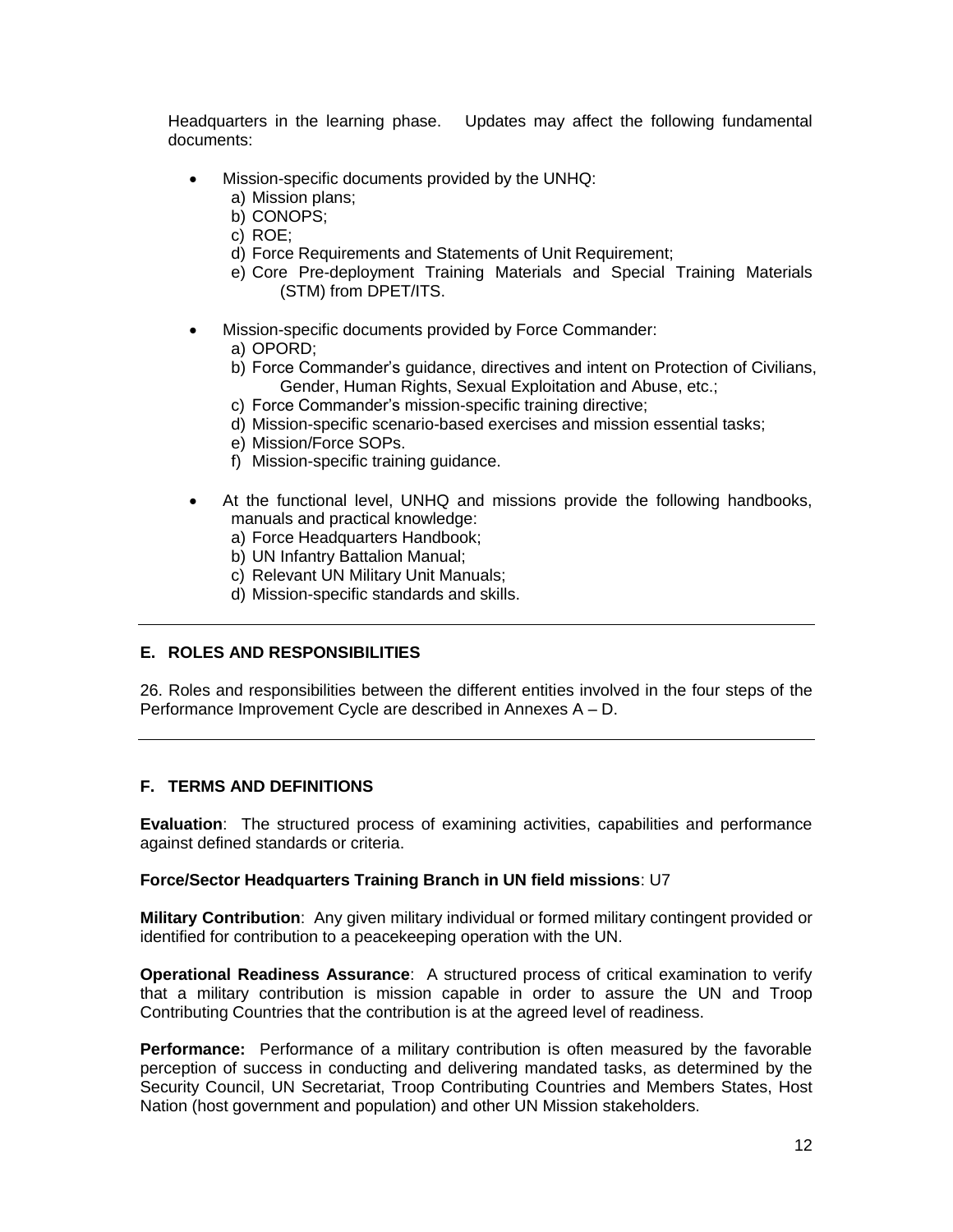**Quality Assurance**: An overarching process to support continuous improvement, focused on providing confidence that quality requirements will be fulfilled. Quality assurance from a military perspective is a continuous and proactive process aiming at better military outcomes through more efficient and effective use of resources.

### **G. REFERENCES**

#### **Superior References**

- A. United Nations General Assembly Resolution A/RES/49/37, "Comprehensive review of the whole question of peacekeeping operations in all their aspects" (1995)
- B. DPKO Policy on Authority, Command and Control in United Nations Peacekeeping Operations (February 2008)
- C. Manual on Policies and Procedures Concerning the Reimbursement and Control of Contingent-Owned Equipment of Troop/Police Contributors Participating in Peacekeeping Missions (COE Manual), A/C.5/69/18, 20 January 2015
- D. Guidelines for the Field Verification and Control of Contingent-Owned Equipment and Management of Memorandum of Understanding, September 2015
- E. United Nations Peacekeeping: Principles and Guidelines, DPKO-DFS (2008) ("Capstone Doctrine")
- F. C34 Reports 2010, 2011, 2012, 2014 and 2015
- G. United Nations General Assembly Resolution A/RES/69/307, "Cross-cutting issues," (25 June 2015)
- H. Report of the Senior Advisory Group established pursuant to General Assembly resolution 65/289 to consider rates of reimbursement to troop-contributing countries and other related issues, A/C.5/67/L.33, 6 May 2013

#### **Related Policies and References:**

- A. United Nations Force Headquarters Handbook, November 2014
- B. Eleven United Nations Military Unit Manuals (UNMUM)
- C. United Nations Infantry Battalion Manual (UNIBAM), Volumes 1 & 2, August 2012
- D. Standard Operating Procedure on Force Commander's Evaluation of Subordinate Military Entities in Peacekeeping Operations 2016
- E. Statement of Force Requirements / Statement of Unit Requirements
- F. Generic Memorandum of Understanding
- G. "Resource Hub," recently developed for Member States to access UN documents including the Military Unit Manuals at:<http://research.un.org/en/peacekeeping-community>
- H. Current DPKO policy directives include Contributing Country Reconnaissance Visits, Ref.2400/MIL/POL/0503, 5 October 2005
- I. Pre-deployment Visits, Ref.2400/MIL/POL/0502, 5 October 2005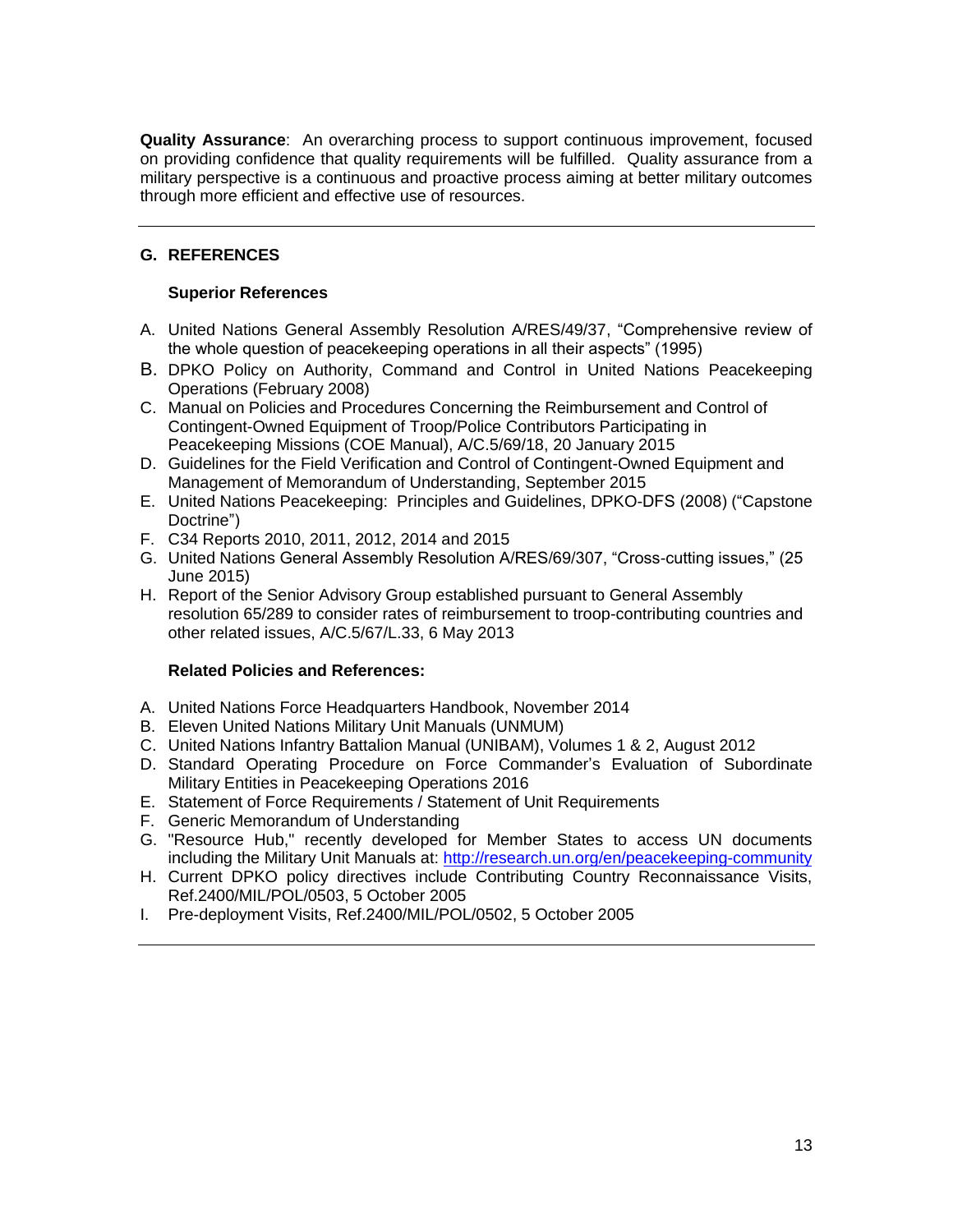#### **H. MONITORING AND COMPLIANCE**

27. Implementation and application of this policy document is monitored by DPKO/OMA through evaluation visits, assessment missions, military capability studies, periodic reporting by the Force Headquarters in field missions and feedback from TCCs.

#### **I. CONTACT**

28. The policy is developed by the DPKO/OMA/Policy and Doctrine Team at UNHQ, New York.

#### **J. HISTORY**

- 29. This policy document, with its annexes, is the first version on this subject. It will be reviewed in 2020.
- 30. This policy document on Operational Readiness Assurance and Performance Improvement and its annexes is effective and implemented as soon as approved. This document shall be reviewed in full no later than two years after approval.

Harry Lawy

Ander-Secretary-General **Department of Peacekeeping Operations** 

DATE OF APPROVAL: JAN 0 5 2016

Atul Khare Under-Secretary-General **Department of Field Support** 

DATE OF APPROVAL: 511 2016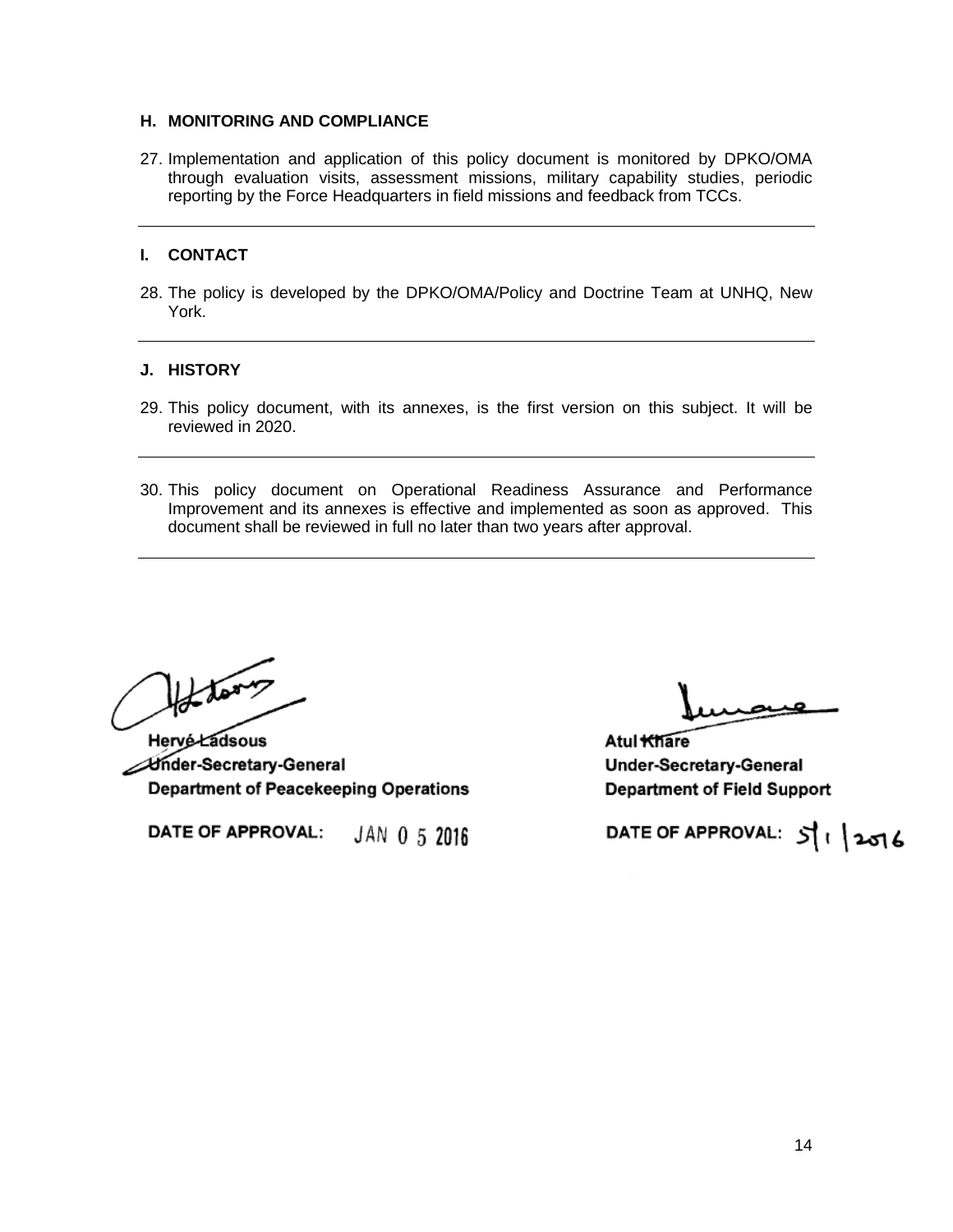## **Annex A**

# **Shaping (MS/TCC/UNHQ/FHQ)**

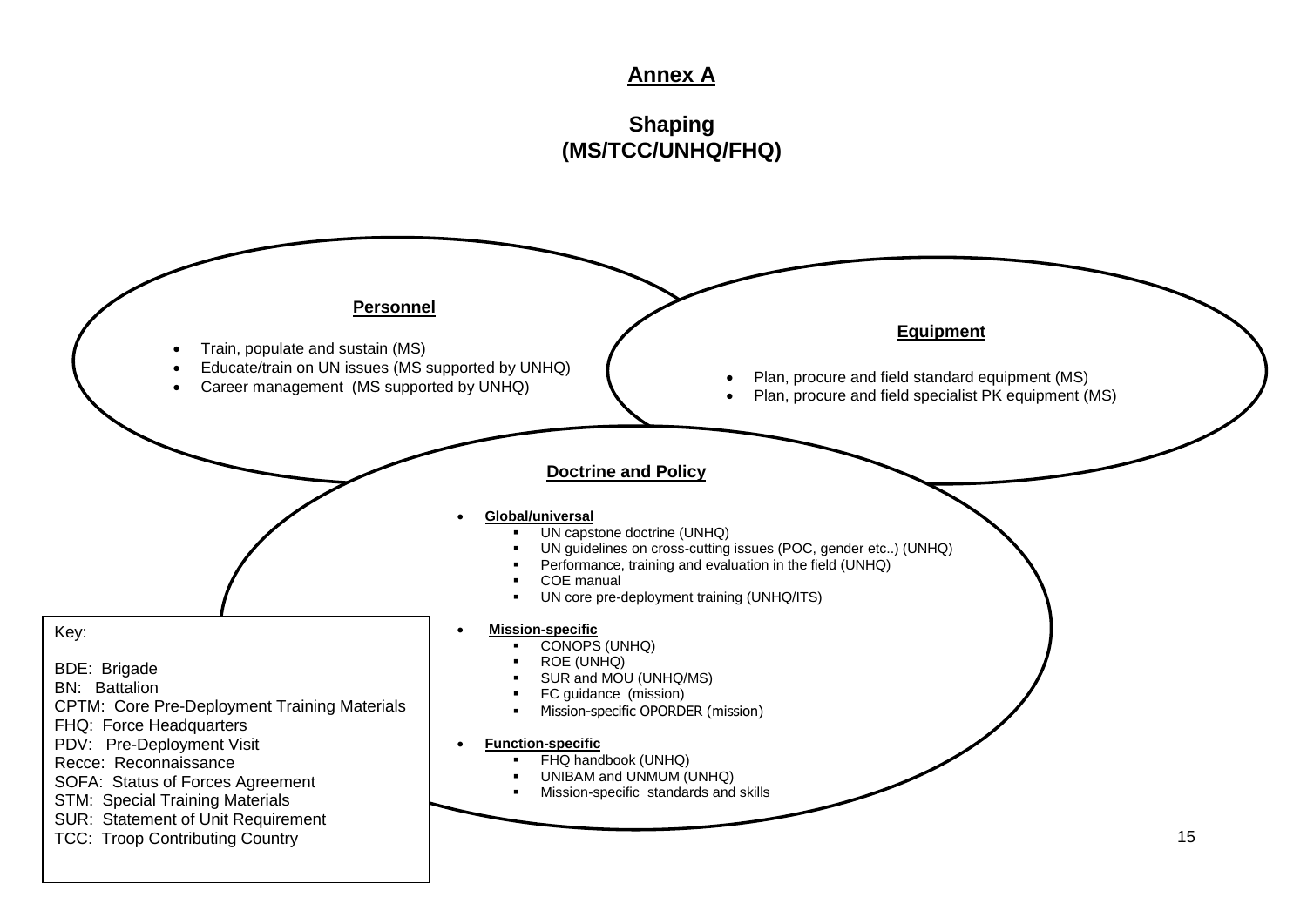# **Annex B**

# **Preparation (TCC/UNHQ/FHQ)**

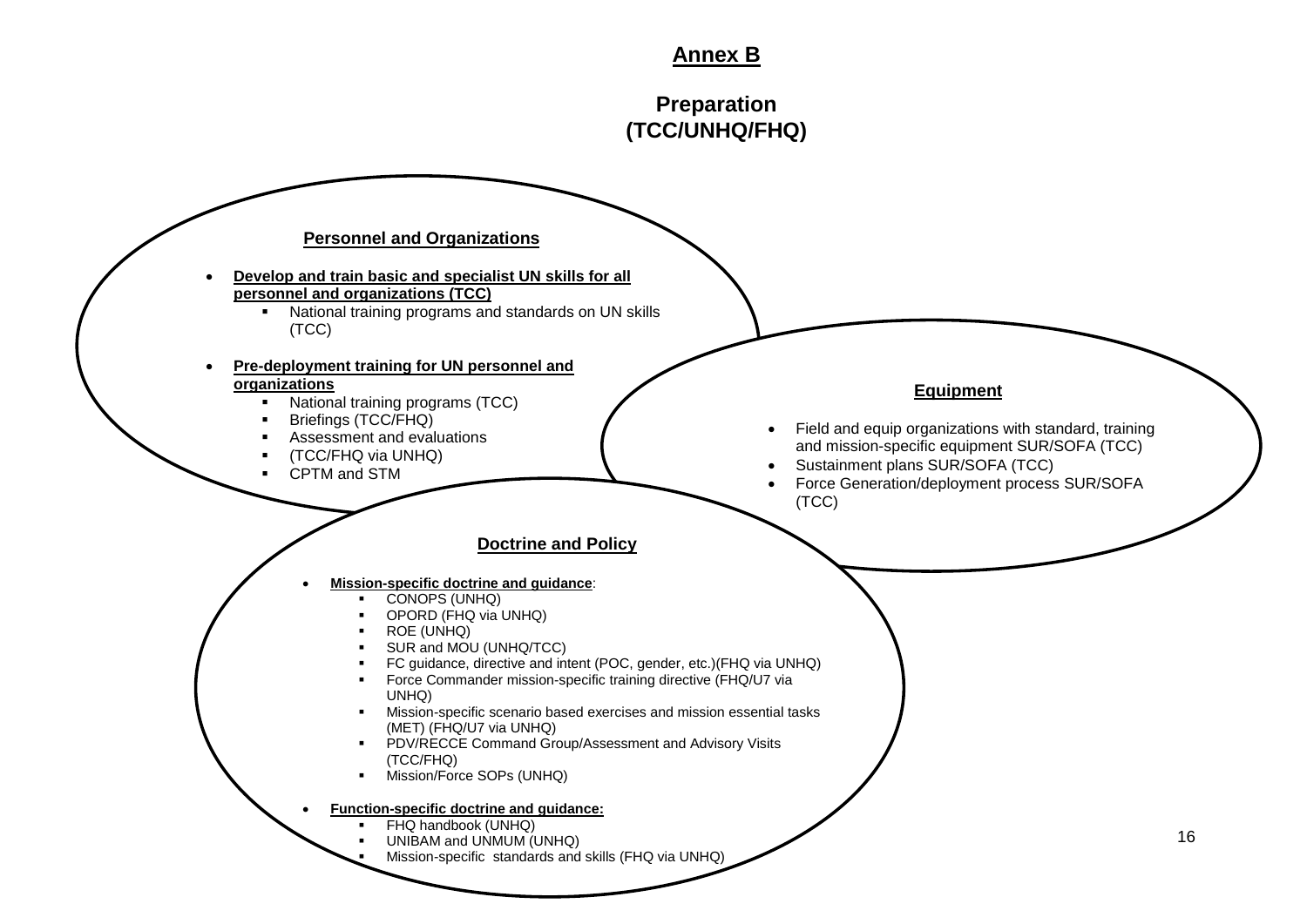# **Annex C**

# **Delivery (FHQ)**

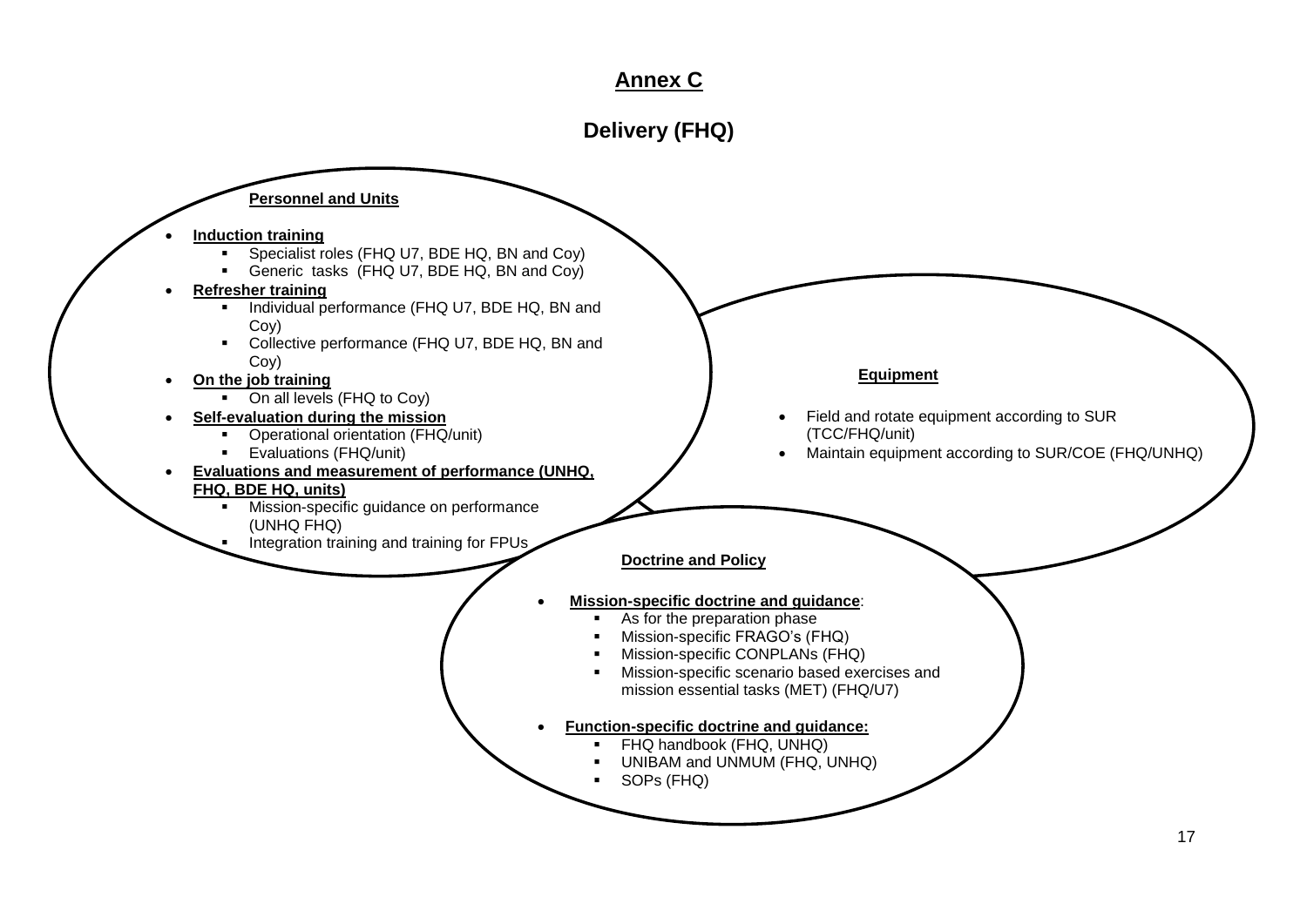## **Annex D**